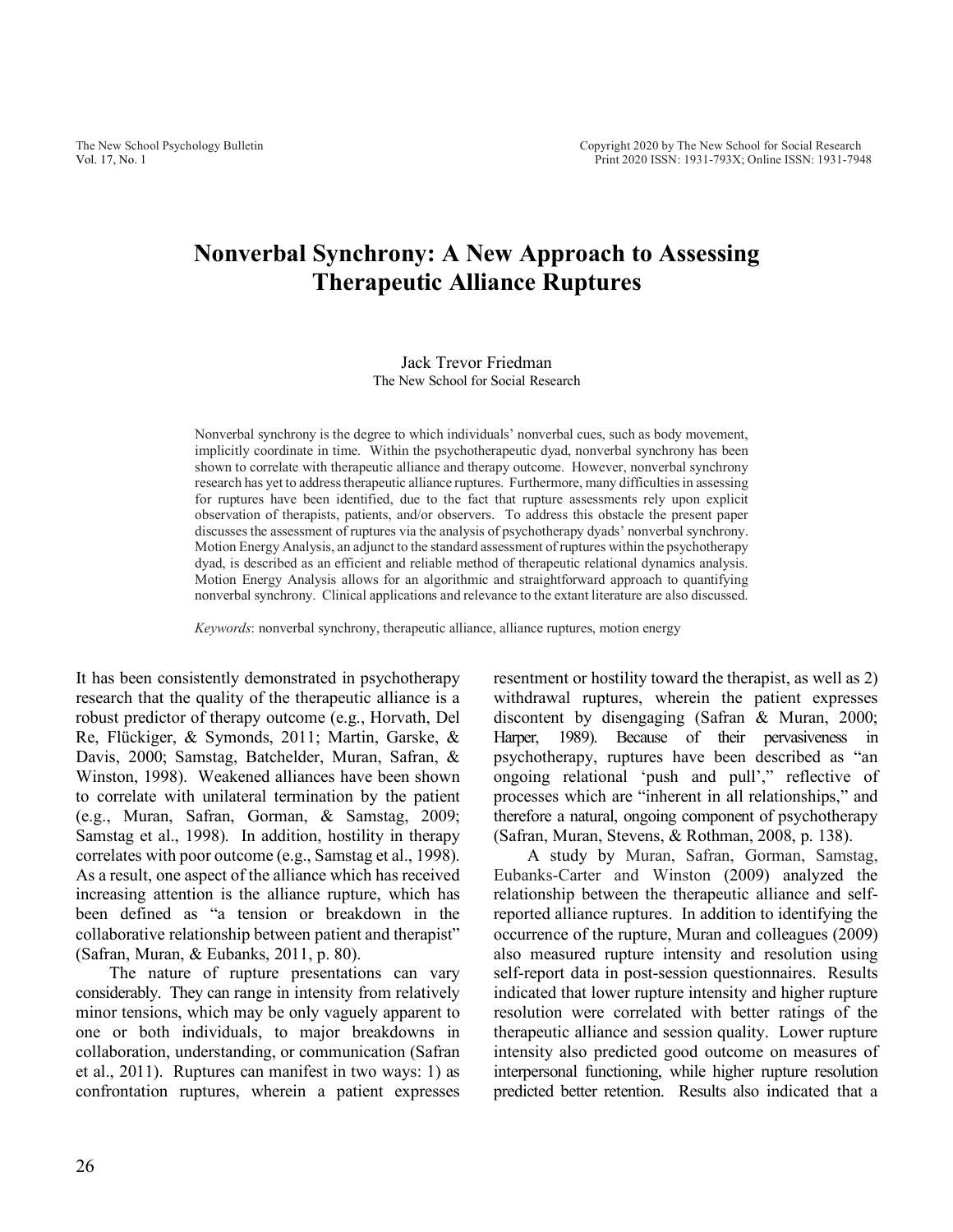failure to resolve ruptures was predictive of dropout (Muran et al., 2009). Notably, the results did not indicate a significant relationship between alliance ratings and rupture occurrence. This finding, or lack thereof, provides support for the theory that ruptures are a natural component of the alliance.

Alliance ruptures have been assessed using a variety of research methods, which aim to tap the perspectives of patients, therapists, and/or observers. One method involves obtaining questionnaires from the patient and therapist regarding potential shifts in alliance quality, or perceptions of alliance rupture and degrees of resolution within a session (Muran et al., 2009). Another method is to track fluctuations in patients' alliance scores across the course of therapy (e.g., Strauss et al., 2006; Muran et al., 2009). In addition, researchers may use observer-based methods, which can involve handcoding transcriptions and video recordings of therapy sessions (e.g., Muran et al., 2009). Observer-based assessment tools, such as the Rupture Resolution Rating System (Eubanks-Carter, Muran, & Safran, 2009), may also be used to mark potential moments of rupture exhibited by the patient's behavior and the therapist's attempts at resolution. Therefore, assessing for ruptures typically involves assessments of changes in the therapeutic alliance which rely upon the explicit, yet subjective observations of the patient, therapist, and/or observer.

Many issues in identifying ruptures have been realized, in part due to difficulties in defining the concept of a therapeutic alliance rupture (Safran & Muran, 2000). There has been much disagreement on how intense a rupture needs to be in order to be considered a rupture (Safran & Muran, 2006). Similarly, there has been considerable variability on how significant the quantitative fluctuations in alliance ratings must be in order to signify a rupture (Samstag et al., 1998). Another criticism of the assessment for ruptures is that traditional conceptualizations of the alliance may overemphasize the role of conscious collaboration between therapist and patient, while underestimating the pervasive role of unconscious factors in both patients' and therapists' participation in the relationship (Safran & Muran, 2006). Therefore, there remains considerable opportunity to refine methods of assessing for ruptures, particularly with regard to processes that may be subtle or difficult to identify from anyone's subjective perspective.

## **Nonverbal Synchrony**

There is another approach to observing the relational dynamics between a therapist and patient, which involves an assessment of nonverbal synchrony. Synchrony refers to a natural interpersonal phenomenon in which individuals' behavioral, physiological, and/or affective experiences and responses spontaneously occur at the same time (Koole & Tschacher, 2016). Because it is an implicit, relational phenomenon, studying synchrony in the context of psychotherapy can allow for objective observation of aspects of the therapeutic relationship, which would be difficult or even impossible to study using most other alliance measures.

In order to understand the unique role of nonverbal synchrony in the therapeutic relationship, it is beneficial to conceptually differentiate synchrony from other similar constructs, such as contingency. One distinction is that synchrony, coming from the Greek roots *syn* ("same") and *chronos* ("time"), refers to a spontaneous simultaneity of phenomena between two individuals (Koole & Tschacher, 2016); contingency describes "the temporal process of relating from moment-to-moment" (Beebe et al., 2016, p. 2). With this consideration in mind, contingency may be described as a type of synchronous behavior, and therefore studies in other domains which assess contingency should be included under the umbrella of synchrony research (Koole & Tschacher, 2016).

Studying *nonverbal* synchrony (the synchrony of the dyad's nonverbal cues, such as body movement) is an effective way to observe nonverbal patterns in the alliance, which receive far less attention in psychotherapy research than the verbal aspects (Koole & Tschacher, 2016). Psychotherapy studies have measured a variety of manifestations of nonverbal synchrony, such as body position matching (e.g., Scheflen, 1964; Trout & Rosenfeld, 1980), imitation of mannerisms (Chartrand & Bargh, 1999), matching of nonverbal emotional display (Hatfield, Cacioppo, & Rapson, 1994), matching of vocal tonality (Reich, Berman, Dale, & Levitt, 2014), and matching of body movement (Ramseyer & Tschacher, 2011). The aforementioned studies demonstrate a variety of ways in which nonverbal synchrony has been addressed in psychotherapy research.

The relevance of nonverbal synchrony in the context of psychotherapy research has been thoroughly demonstrated by studies which link synchrony to many key facilitative interpersonal processes. For example, nonverbal synchrony has been linked to establishing rapport (Vacharkulksemsuk & Fredrickson, 2012), promoting feelings of social connectedness (Marsh, Richardson, &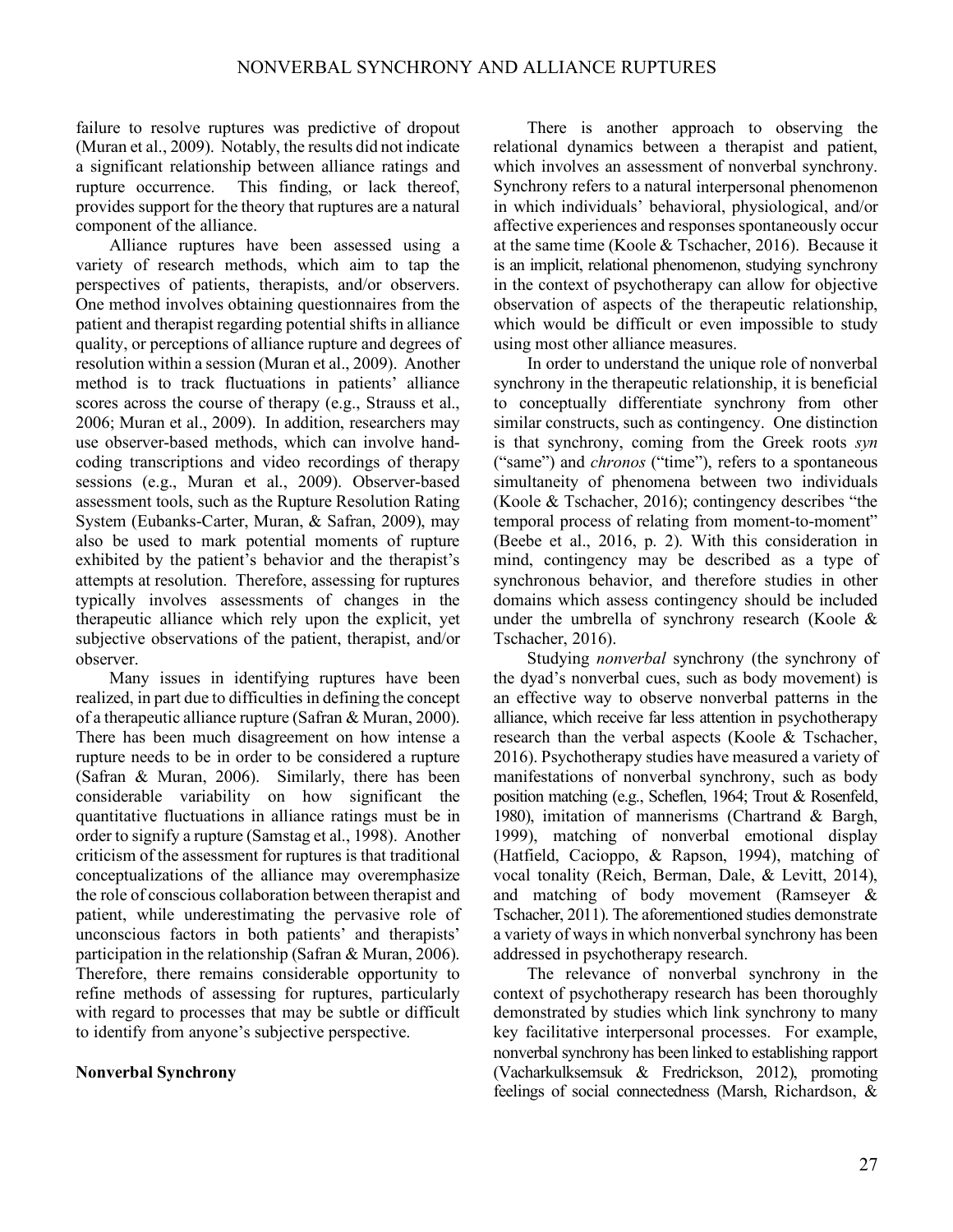Schmidt, 2009), encouraging perspective taking (Wheatley, Kang, Parkinson, & Looser, 2012), positive affect (Tschacher, Rees, & Ramseyer, 2014), developing adaptive emotion-regulation (Feldman, 2007), and mutual experiences of being in the here-and-now (Tschacher, Ramseyer, & Koole, 2018). It has also been shown to predict diagnostic features such as depression and anxiety (Paulick et al., 2017). Nonverbal synchrony has even been shown to positively correlate with social competence and social functioning in schizophrenic patients (Kupper, Ramseyer, Hoffmann, & Tschacher, 2015). The existing research in which nonverbal synchrony has been included shows that it is an increasingly important area of study.

In the context of psychotherapy research, higher nonverbal synchrony is generally linked to better psychotherapy outcome (e.g., García & Di Paolo, 2018; Ramseyer & Tschacher, 2011; Kupper et al., 2015; Reich et al., 2014; Galbusera, Finn, & Fuchs, 2016). This finding has been identified across a wide range of clinical populations, such as those diagnosed with social anxiety disorder (e.g., Altmann et al., 2019; Schoenherr et al., 2019), psychosis (Dean, Samson, Newberry, & Mittel, 2018), and schizophrenia (Galbusera et al., 2016). Interestingly, in one recent study by Paulick and colleagues (2017), nonverbal synchrony was shown to have a curvilinear relationship with therapy outcome. The results indicated that cases with high synchrony showed higher rates of non-improvement and consensual termination, cases with low synchrony led to more non-improvement and dropout, and cases with medium synchrony showed the most improvement. Paulick and colleagues described this finding as coinciding with the mutual regulation model of dyadic meaning making, wherein interactions are characterized by alternating matching, mismatching, and reparation (Tronick & Beeghly, 2011; Paulick et al., 2017).

While correlations between nonverbal synchrony and outcome have been demonstrated, research assessing links between synchrony and the therapeutic alliance remains sparse and heterogenous (Paulick et al., 2017). Some researchers have identified a positive correlation between therapeutic alliance quality and nonverbal synchrony (e.g., Paulick et al., 2017; Ramseyer & Tschacher, 2011; Ramseyer & Tschacher, 2008). However, another study found a negative relationship between therapeutic alliance quality and prosodic synchrony (vocal tonality patterns; Reich et al., 2014). Thus, further research in this area is certainly warranted. To date, no psychotherapy study has specifically addressed links between nonverbal synchrony and therapeutic alliance ruptures (Paulick et al., 2017).

## **Motion Energy Analysis**

Conventional methods for assessing synchrony have involved analyzing video recordings of therapy sessions and measuring specific elements of the interaction. For example, in one study, researchers measured nonverbal synchrony by manually coding the amount of movement between teachers and students as observed frame-by-frame (Bernieri, 1988). Many synchrony studies have involved similar coding methods, which are often highly labor-intensive. However, recent technological advances have allowed for methods of assessing nonverbal synchrony by automatically analyzing therapy session recordings using computer algorithms (e.g., Ramseyer & Tschacher, 2011). Therefore, this proposed methodology can significantly reduce workload and increase intercoder reliability.

One new and increasingly popular method of calculating nonverbal synchrony involves the usage of a software program called Motion Energy Analysis (MEA; e.g., Dean et al., 2018; Kupper et al., 2015; Paulick et al., 2017; Ramseyer & Tschacher, 2011). MEA quantifies on-screen motion by converting a video to a grey scale, capturing frames at a predetermined frame rate, and then counting the number of pixel changes as the video advances from frame to frame (defined as motion energy by Grammer, Honda, Juette, & Schmitt, 1999). Thus, a small movement on the screen causes a small number of pixels to change, and a large movement causes a large number of pixels to change.

After importing a video, the user sets the frame rate and a minimum threshold for movement detection to automatically exclude video noise. The user then manually highlights regions of interest (ROIs), or areas within which they want to track motion. For example, on a split-screen video, the user can select one ROI for the patient and one ROI for the therapist. MEA allows for up to eight ROIs, which could allow for measuring motion energy in various body parts simultaneously. The software then analyzes the video and uses an algorithm to quantify a time series of motion energy within each ROI. In order to control for differing ROIs and body sizes, the time series data are z-transformed in the statistical analysis stage (Ramseyer & Tschacher, 2011; Grammer et al., 1999).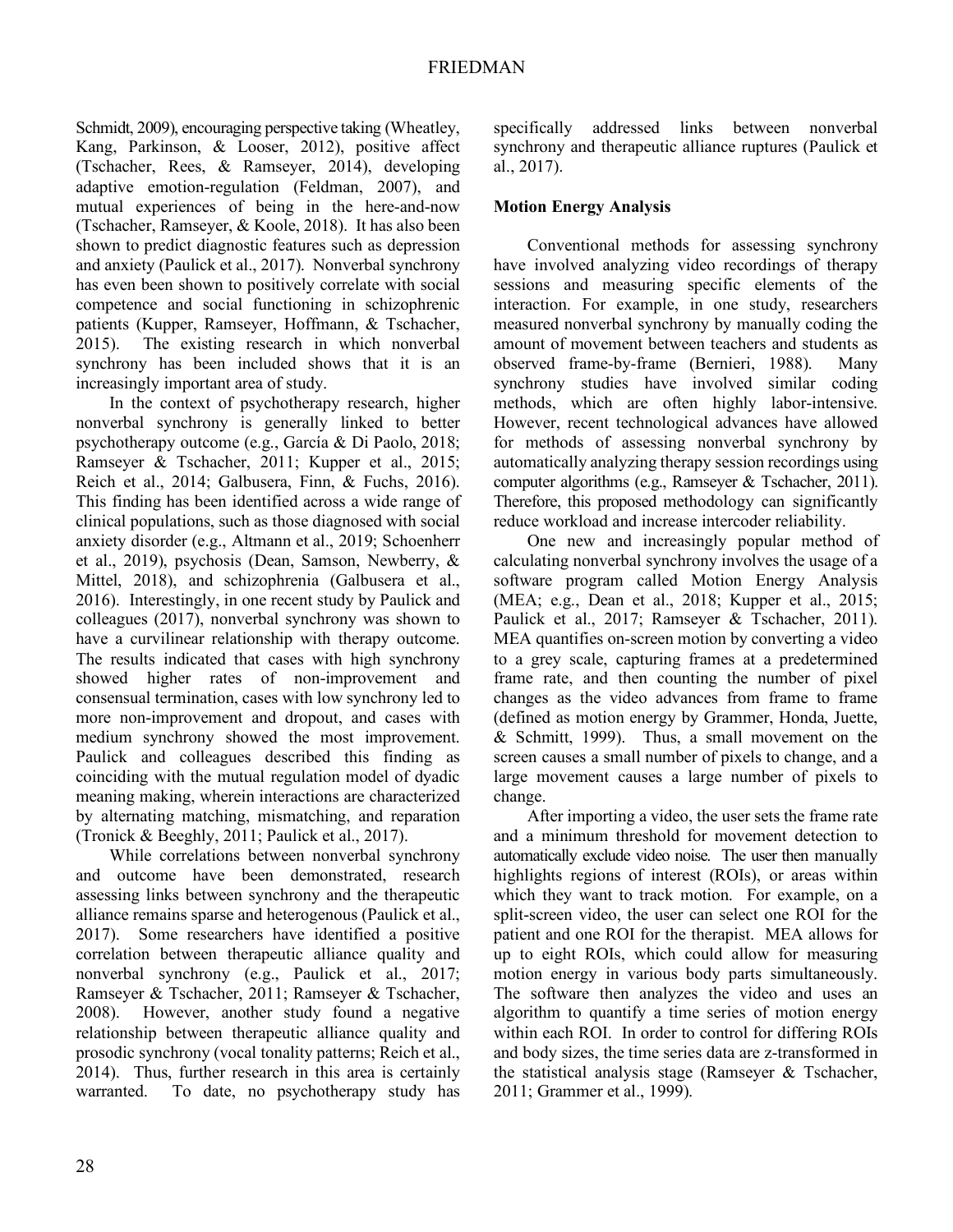These corrected motion energy time series are then used to quantify synchrony values using a statistical process of windowed cross-lagged correlation (Boker, Rotondo, Xu, & King, 2002; Ramseyer & Tschacher, 2011; Schoenherr et al., 2019). Time series are crosscorrelated within 1-minute window segments. For each window, cross-correlations are computed for positive and negative time lags of up to 5 seconds, using incremental steps of 0.1 seconds. This allows for a realistic flexibility in participants' nonverbal responses to one another, such that their bodies do not have to be exactly-simultaneously mirroring one another in order to qualify as synchrony (Ramseyer & Tschacher, 2010). These cross-correlations are then standardized, and their absolute values are taken (allowing for positive lags and negative lags to have an equal effect). Finally, these values' correlational coefficients are used to constitute quantifications of nonverbal synchrony (Ramseyer & Tschacher, 2011).

By operationalizing nonverbal synchrony as gross bodily movement, this approach provides a means of objectively quantifying nonverbal synchrony in a way that minimizes the importance of interrater reliability. Because the software uses an algorithm to automatically analyze videos, labor intensity is minimized. This aspect of the methodology presents a considerable advantage over most classical nonverbal synchrony research methods, which are typically very labor intensive and requiring of a great deal of time-consuming, tedious work. However, only a small handful of studies have begun to apply using automatic video analysis software in nonverbal synchrony research.

## **Discussion**

In addition to its novel contribution to the literature, there are many clinical applications which can be derived from studying the nonverbal synchrony of psychotherapy dyads. Firstly, assessing psychotherapy session videos for nonverbal synchrony can be used not only for research, but also as a means of evaluation or as a tool during clinical supervision. Tapping into nonverbal synchrony can illuminate aspects of the dynamic between a therapist and patient, which may help facilitate clinical progress. Nonverbal synchrony data gathered from video analysis could then be applied clinically, encouraging the clinician to consider nonverbal cues when interacting with the patient. It may also convey predictive information, which could help identify early in an intervention whether a certain therapist is a good match for a patient. This speaks to the potential impact of the results reported by Paulick and colleagues (2017). The authors suggest that it may be possible to use nonverbal synchrony data to prevent dropout, promote a strong therapeutic alliance, and facilitate successful therapeutic outcome.

In summary, we may be entering a technological revolution in nonverbal synchrony research, and there remains considerable opportunity for novel research in this field. The clinical applications of this research are indeed promising. Therefore, future research should adopt and advance automatic video analysis-based research methods, particularly in the context of studying the therapeutic alliance and alliance ruptures.

### **Acknowledgements**

It is an honor to contribute to this edition of the New School Psychology Bulletin, which is dedicated to the memory of my late advisor Dr. Jeremy Safran. It was just two months before he passed that I presented to him my research interests in nonverbal synchrony and the therapeutic alliance. He expressed strong interest, particularly with regards to MEA, and greenlit this project. I am grateful for his invaluable guidance during the early stages of my academic career, and I am proud to continue his legacy with my work.

#### **References**

- Altmann, U., Schoenherr, D., Paulick, J., Deisenhofer, A. K., Schwartz, B., Rubel, J. A., & Strauss, B. (2019). Associations between movement synchrony and outcome in patients with social anxiety disorder: Evidence for treatment specific effects. *Psychotherapy Research*, *30*(5), 574-590. doi:10.1080/10503307.2019.1630779
- Beebe, B., Messinger, D., Bahrick, L. E., Margolis, A., Buck, K. A., & Chen, H. (2016). A systems view of mother–infant face-to-face communication. *Developmental Psychology, 52*(4), 556-571. doi:10.1037/a0040085
- Boker, S. M., Rotondo, J. L., Xu, M., & King, K. (2002). Windowed cross-correlation and peak picking for the analysis of variability in the association between behavioral time series. *Psychological Methods*, *7*(3), 338-355. doi:10.1037/1082-989X.7.3.338
- Chartrand, T. L., & Bargh, J. A. (1999). The chameleon effect: the perception–behavior link and social interaction. *Journal of Personality and Social*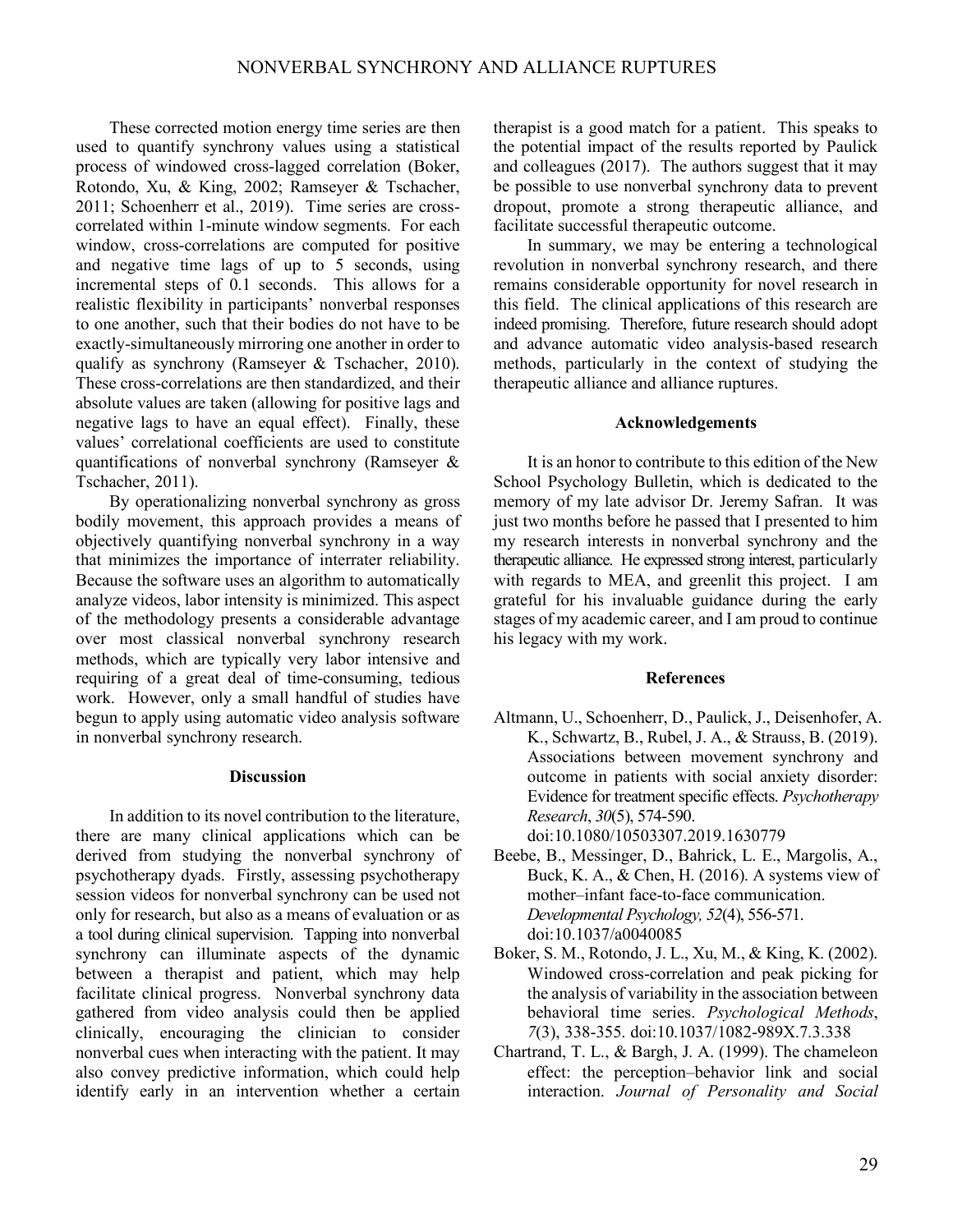*Psychology*, *76*(6), 893-910. doi:10.1037/0022- 3514.76.6.893

- Dean, D. J., Samson, A. T., Newberry, R., & Mittal, V. A. (2018). Motion energy analysis reveals altered body movement in youth at risk for psychosis. *Schizophrenia Research*, *200*, 35-41. doi:10.1016/j.schres.2017.05.035
- Eubanks-Carter, C., Muran, J. C., & Safran, J. D. (2009). *Rupture resolution rating system (3RS): Manual*. New York: Beth Israel Medical Center.
- Feldman, R. (2007). Parent–infant synchrony: Biological foundations and developmental outcomes. *Current Directions in Psychological Science*, *16*(6), 340-345. doi:10.1111/j.1467-8721.2007.00532.x
- Galbusera, L., Finn, M. T., & Fuchs, T. (2018). Interactional synchrony and negative symptoms: An outcome study of body-oriented psychotherapy for schizophrenia. *Psychotherapy Research*, *28*(3), 457-469. doi:10.1080/10503307.2016.1216624
- García, E., & Di Paolo, E. A. (2018). Embodied coordination and psychotherapeutic outcome: Beyond direct mappings. *Frontiers in Psychology*, *9*, 1257. doi:10.3389/fpsyg.2018.01257
- Grammer, K., Honda, M., Juette, A., & Schmitt, A. (1999). Fuzziness of nonverbal courtship communication unblurred by motion energy detection. *Journal of Personality and Social Psychology*, *77*(3), 487-508. doi:10.1037/0022-3514.77.3.487
- Harper, H. (1989). *Coding Guide I: Identification of confrontation challenges in exploratory therapy.* Sheffield, England: University of Sheffield*.*
- Hatfield, E., Cacioppo, J. T., & Rapson, R. L. (1994). *Emotional contagion: Studies in emotion and social interaction*. New York: Cambridge University Press.
- Horvath, A. O., Del Re, A. C., Flückiger, C., & Symonds, D. (2011). Alliance in individual psychotherapy. *Psychotherapy*, *48*(1), 9-16. doi:10.1037/a0022186
- Koole, S. L., & Tschacher, W. (2016). Synchrony in psychotherapy: A review and an integrative framework for the therapeutic alliance. *Frontiers in Psychology*, *7*, 862. doi:10.3389/fpsyg.2016.00862
- Kupper, Z., Ramseyer, F., Hoffmann, H., & Tschacher, W. (2015). Nonverbal synchrony in social interactions of patients with schizophrenia indicates socio-communicative deficits. *PLoS One*, *10*(12), e0145882. doi:10.1371/journal.pone.0145882
- Marsh, K. L., Richardson, M. J., & Schmidt, R. C. (2009). Social connection through joint action and

interpersonal coordination. *Topics in Cognitive Science*, *1*(2), 320-339.

doi:10.1111/j.1756 8765.2009.01022.x

- Martin, D. J., Garske, J. P., & Davis, M. K. (2000). Relation of the therapeutic alliance with outcome and other variables: A meta-analytic review. *Journal of Consulting and Clinical Psychology*, *68*(3), 438-450. doi:10.1037/0022-006X.68.3.438
- Muran, J. C., Safran, J. D., Gorman, B. S., Samstag, L. W., Eubanks-Carter, C., & Winston, A. (2009). The relationship of early alliance ruptures and their resolution to process and outcome in three timelimited psychotherapies for personality disorders. *Psychotherapy: Theory, Research, Practice, Training*, *46*(2), 233-248. doi:10.1037/a0016085
- Paulick, J., Deisenhofer, A. K., Ramseyer, F., Tschacher, W., Boyle, K., Rubel, J. A, & Lutz, W. (2017). Nonverbal synchrony: A new approach to better understand psychotherapeutic processes and dropout. *Journal of Psychotherapy Integration,* 28(3), 367-384. doi:10.1037/int0000099
- Ramseyer, F., & Tschacher, W. (2008). Synchrony in dyadic psychotherapy sessions. In S. Vrobel, O. E. Rossler, & T. Marks-Tarlow (Eds.), *Simultaneity: Temporal structures and observer perspectives* (pp. 329-347). Hackensack, N.J.: World Scientific doi:10.1142/9789812792426\_0020
- Ramseyer, F., & Tschacher, W. (2010). Nonverbal synchrony or random coincidence? How to tell the difference. In A. Esposito, N. Cambell, C.Vogel, A. Hussain & A. Nijholt (Eds.), *Development of Multimodal Interfaces: Active Listening and Synchrony* (pp. 182-196). Berlin, Heidelberg: Springer. doi:10.1007/978-3-642-12397-9\_15
- Ramseyer, F.,  $\&$  Tschacher, W. (2011). Nonverbal synchrony in psychotherapy: coordinated body movement reflects relationship quality and outcome. *Journal of Consulting and Clinical Psychology*, *79*(3), 284-295. doi:10.1037/a0023419
- Reich, C. M., Berman, J. S., Dale, R., & Levitt, H. M. (2014). Vocal synchrony in psychotherapy. *Journal of Social and Clinical Psychology*, *33*(5), 481-494. doi:10.1521/jscp.2014.33.5.481
- Safran, J. D., & Muran, J. C. (2000). Resolving therapeutic alliance ruptures: Diversity and integration. *Journal of Clinical Psychology*, *56*(2), 233-243. doi:10.1002/(SICI)1097-
	- 4679(200002)56:2<233::AID-JCLP9>3.0.CO;2-3
- Safran, J. D., & Muran, J. C. (2006). Has the concept of the therapeutic alliance outlived its usefulness?.